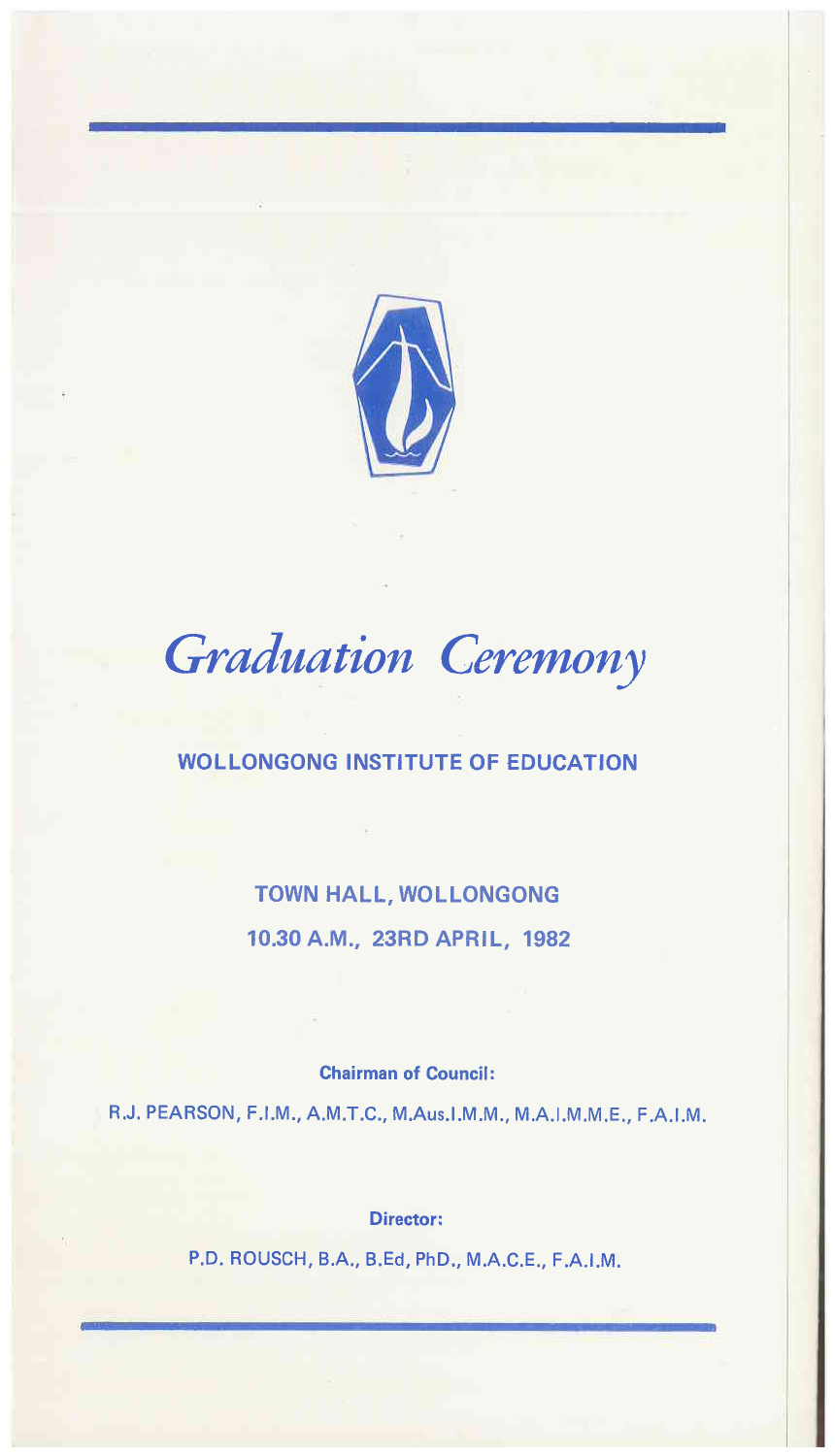# PROGRAMME

**\*\*\*\*\*\*\*\*** 

**FANFARE**  (congregation will stand)

"Fanfare for Organ" - Arthur Bliss

ACADEMIC PROCESSION

"Gaudeamus Igitur" - Trad.

**\*\*\*\*\*\*\*\*** 

### **CONFERRING OF AWARDS**

THE CHAIRMAN OF COUNCIL R.J. PEARSON

> "Sumer Is I-Cumen In" Choir - Trad.

> > **\*\*\*\*\*\*\*\***

#### **PRESENTATION OF AWARDS**

#### PRIMARY EDUCATION

"Go Down Moses" Choir - Negro Spiritual

#### SECONDARY EDUCATION

#### POSTGRADUATE EDUCATION

"Brandenburg Concerto No. 3" String Orchestra - Johann Sebastion Bach

**\*\*\*\*\*\*\*\*** 

#### **OCCASIONAL ADDRESS**

P.W. HUGHES, B.Sc., M.Sc., Dip.Ed., Ph.D. PROFESSOR OF EDUCATION, UNIVERSITY OF TASMANIA

**\*\*\*\*\*\*\*\*** 

#### **RETIRING PROCESSION**

OFFICIAL PARTY AND ACADEMIC STAFF FOLLOWED BY GRADUATES

"Toccata for Organ" - Theodore Dubois

**\*\*\*\*\*\*\*\*** 

## **SCHOOL OF EDUCATION**

Head of School (Acting): L.M. Koder, B.Sc.(Horis.), M.Sc., Ph.D., M.A.C.E., M.A.Ps.S.

Jt .. \* \* ......

**PRIMARY EDUCATION**  Presented by D.P. Hogan, B.A. (Hons.), Ph.D.

#### DIPLOMA **IN** TEACHING

Awarded with Distinction COHEN, Christine Ann D'ACUNTO, Rina GOSTELLOW, Helen Gwen HENNESSY, Gai Cheryl HOPE, Carolyn JONES, Kristine Fay JOSH, Patricia Florence TRITSINIOTlS, Angela WEYMARK, David Nelson WILLIS, Raymond John

ALVARES, Donita AR NOLD, Jennifer Lesley ARTHUR, Sharon Rose AYLMER, Bruce Stephen BAILEY, Lyndall Anne BAKER, Bradly John Gerard BE NNETT, Stephen John BIGNELL, Mary-Jane BLACKSHAW, Mark Andrew John **BOHM, Marian** BOON, Frances Clare **BRASSINGTON, Jennifer Maree** BRIDGE, Gary Stephen BRIERLEY, Craig Allan BRIMFIELD, Mark Phillip BRUNKER, Jayne Elizabeth **BURNS, Peter Robert** BURT, Suzanne Margaret BYRNE, Leonie CHAPMAN, Carol Anne CHESSELL, Jane Alexandra CICERO, Maria CLARKE, Leone Gai CLENDINNING, Cheryl Jean CORBESKA, Lilly CORBETT, Geoffrey Stephen COTTERILL, Elalne Barbara CREENAUNE, Maureen Patricia CRIGHTON, Broderick Nathan CUMMING, Kelly DAVIES, Derek John DAVIES, Peter John DELANEY, Deborah Lyn 01 MILIA, Vitale Lee DILEVA, Jennifer DUFFY, Lynette Elizabeth DURNFORD, Judith Anne ESPINOSA, Lesley EWART, Janet Maree

FAIRFAX, Kerryn Lee FIEDELDY, John Gerard FRANCIS, Lorraine Margaret FREDERICKS, Rhonda Anne GA YNOR, Roslyn Margaret GERAGHTY, Frances Anne GLEN, Stella GOUGH, Louise Ann GRAY, Stephen William GREGORY, Gail Margaret Ann GRIFFITH, Michelle GROCH, Maria Helen GURTNER, Antony Gerard HARRIS, Karen Ann HARRISON, Bronwyn HARRISON, Mary Rose Elizabeth HA YES, Rosemary Anne HENDERSON, Carol Anne HETHERINGTON, Kim Irene May HINE, Beverley Joy HOBBS, Susan Christine HODGSON, Peter HUMPHREYS, Lynda Gail JACKSON, Beth Louise JAMES, Allyson Michelle JEPSON, Kay Margaret JOHNSON, Jean JOHNSTON, Wendy Anne JONES, Maureen Anne JONES, Richard Mark KEARTON, Christine KONIG, Helen KUIT, Donna Elizabeth LACEY, Debra Joy LEAKE, Alan Leslie LEAN, Tanya Maree LEARY, Virginia Louise LEE, Sandra Margaret LEONARD, Sharon Mary LING, Patricia Anne LOCK, Kim Genelle MARKWORT, Julie Anne MARTlNEZ, Manolita MASTORIS, Dimitra McCONAGHY, Hughen John McKENZIE, Peter Anthony McKINNON, Judith Anne McWILLlAM, Wendy Jane MEALEY, Allison Margaret MILTON, Kathryn Margaret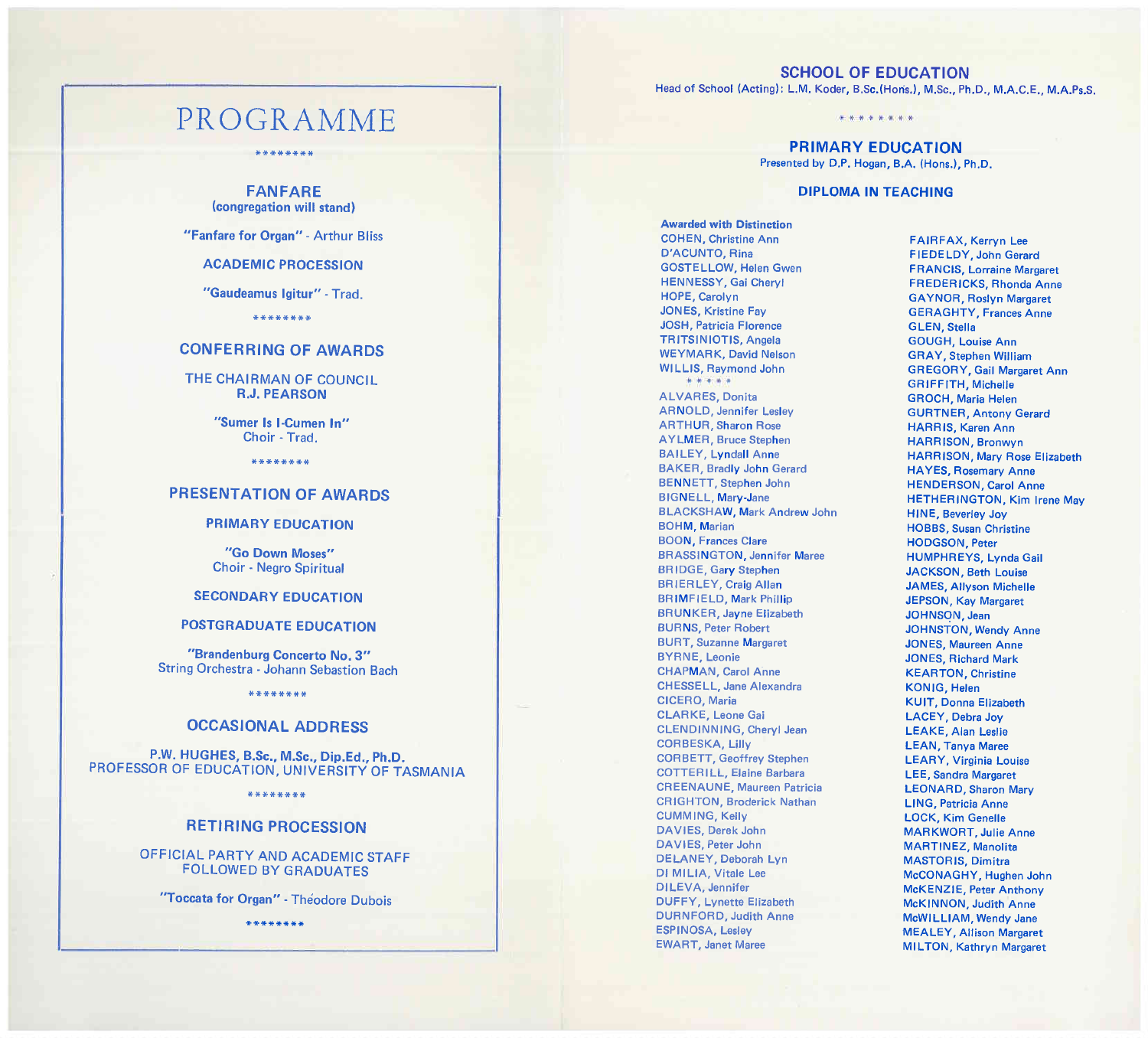**NETHERCOTT, Rosalind Ann** NORRIS, Wendy O'CONNOR, Lynette May OLIVERI, Ann Elizabeth OLSEN, Penelope Gav OPIE, James Anthony PALERMO, Paula PANOZZO, Mary Lucy PARKES, Geoffrey Gray PATERSON, Jeanette Anne PAYNE, Douglas Arthur PETERSEN, Paul Knud PETTlFER, Ann POPOVSKA, Lili POWER, Janette Adele PRESTON, Denise May REA, Liberina Lidia REBIC, Martha RODGERS, Catherine GaH SARAKATSIANOS, Athena SEWELL, Rosemary Gay SHORT, Marion Ruth

SOMMER VILLE, Jo-Ann Robin SPIEWAK, Richard Ralph STEFANOVSKA, Lena STEWART, Michelle Lynne TAPSAS, Joy TAYLOR, Christine Anne TENHAVE, Peter John THOMPSON, Shirley June THORN, Philippa Anne TOBIAS, Jennifer Anne TURN BULL, Suzanne Peggy VAN SMEERDIJK, Mark James WAGNER, James Arthur WALKER, Glen James WANN, Denis Francis Connolly WARBURTON, Michele Mary WATLER, Kay Annette WHITTAKER, Louise Ailsa WILLlAMS, Donna Elizabeth WILSON, Bronwyn Elizabeth YOULL, Alison Aimee ZIGNIC, Dianne Dragica

#### **Completed by External Study**

ABBOTT, June ABBOTT, Marion Joy ADAM, Caroline Elizabeth ADAM, Sheila Anne BAKER, Helen BAR LOW, Kathryn Susan BEDFORD, Christine Ann BODEl, Betty BONNER, Pauline BOSNICH, Colleen Mary BRERETON, Carolyn Gay BUSHELL, Roslyn Patricia CARTER, Pamela Jean CAWSTON, Dianne Helen CHADWICK, Dawn Lorelle CHARUK, Elizabeth Mary CHEESMAN, Margaret Patricia COBURN, Pamela Ann COLE, Christine COLQUHOUN, Helen Dianne CONNON, Frances Beverley COOKMAN, Nola Christine COVEL, Rosemary Jean CURETON, Colleen Mary DAMIEN, Anne Margaret DARE, Deanne Llewellyn DARMANIN, Barbara Irene DOOLEY, Anne Patricia DRINNAN, Maureen Carol DURNHAM, Janice Aimee ECHIN, Frances Cheryl EVANS, Janet Mary FAllON, Marion Elizabeth FITZGERALD, Jennifer Rosemary FOUNTAIN, Marian Josephine FOX, Ann Roslyn

FOX, Pamela Margaret GAPPS, Barbara Morea HAWKINS, Colleen Clarice HEMMINGS, Jean Elizabeth HENSTOCK, Sandra Carolyn HOON, Janice Rae HOOPER, Maureen Ellen HOWISON, Margaret Elizabeth HUXLEY, Margaret Mary INGLE, Bronwyn Christine JARMAN, Pamela Kay JOHNSON, Jennifer JOLLY, Maree KING, Valerie Pauline lACEY, Susan Carol LANDON, Glenys Elizabeth LAWSON, Mary Veronica LESLlE, Linda Heather LEWIS-DRIVER, Kaye Susan LOCKETT, Linda Vera LOW, Valda Jean MALlNS, Helen Patricia MATTRESS, Kay Elizabeth MEARNS, Sandra MEERS, Helen Elizabeth MOONEY, Virginia Anne NADJ, Valentina NOBLE, Lynnette NOYES, Catherine Anne O'NEILL, Elvira Anne PACKHAM, Janette Hazel PEDDER, Beverly Helen PLUMB, Dawn Gaye POLlCINSKI, Anna Martha POWER, Sandra Anne **(continued)**